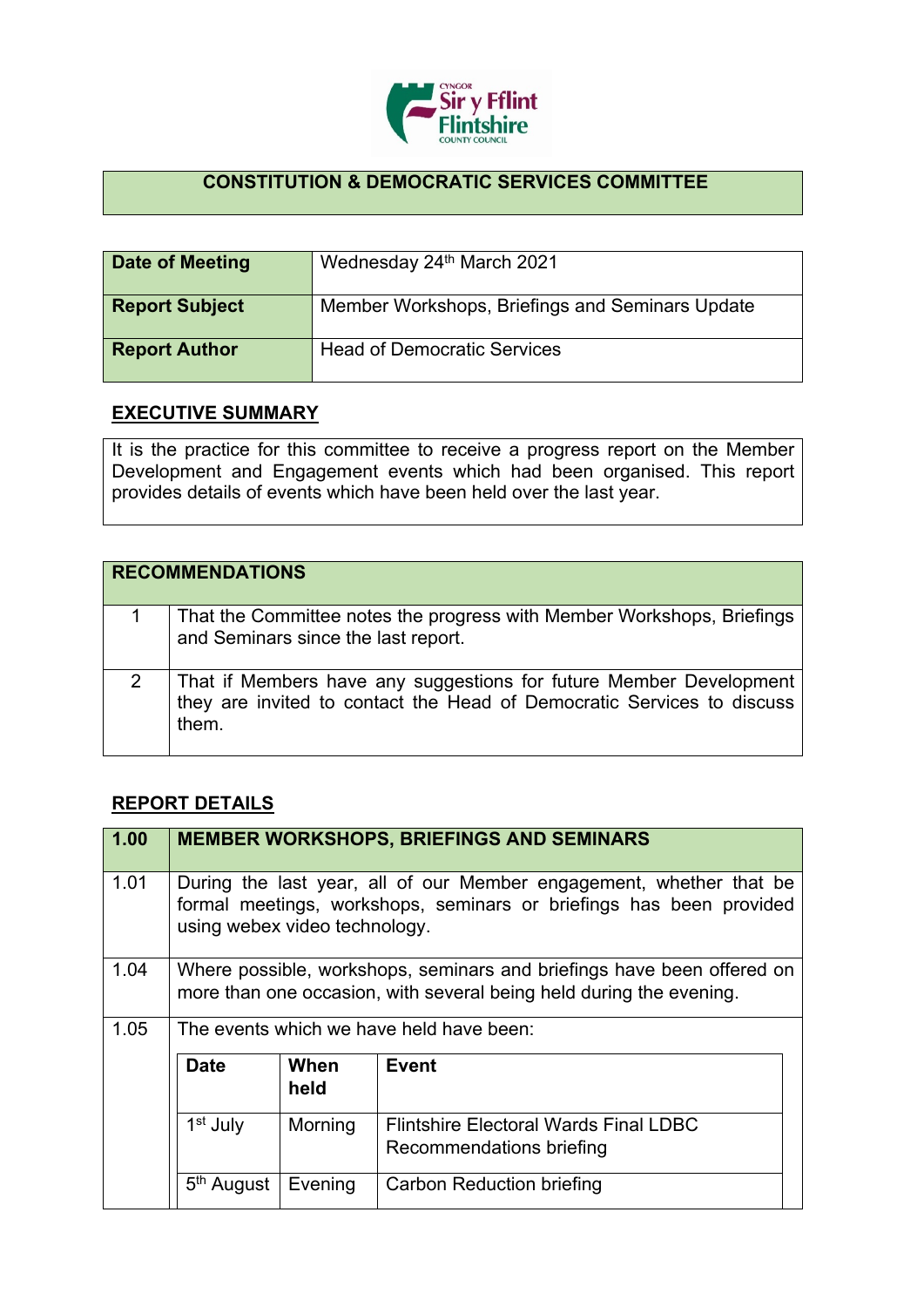|      | 7 <sup>th</sup> August       | Afternoon | <b>Carbon Reduction briefing</b>                                         |
|------|------------------------------|-----------|--------------------------------------------------------------------------|
|      | 1 <sup>st</sup><br>October   | Afternoon | North Wales Economic Ambition Board -<br>briefing                        |
|      | 1 <sup>st</sup><br>October   | Evening   | North Wales Economic Ambition Board -<br>briefing                        |
|      | 9 <sup>th</sup><br>December  | Morning   | Annual Treasury management Briefing for all<br><b>Members</b>            |
|      | 9 <sup>th</sup><br>December  | Evening   | Annual Treasury management Briefing for all<br><b>Members</b>            |
|      | 16 <sup>th</sup><br>December | Afternoon | Ditches and Watercourses workshop                                        |
|      | 16 <sup>th</sup><br>December | Evening   | Ditches and Watercourses workshop                                        |
|      | 23 <sup>rd</sup><br>December | Afternoon | <b>Provisional Local Government Settlement</b><br>briefing               |
|      | 12 <sup>th</sup><br>January  | Afternoon | Economic Ambition Board - Digital Briefing                               |
|      | 12 <sup>th</sup><br>January  | Evening   | Economic Ambition Board - Digital Briefing                               |
|      | 4 <sup>th</sup><br>February  | Afternoon | <b>Census Briefing</b>                                                   |
|      | 4 <sup>th</sup><br>February  | Evening   | <b>Census Briefing</b>                                                   |
|      | 5 <sup>th</sup><br>February  | Morning   | <b>Census Briefing</b>                                                   |
|      | 22 <sub>nd</sub><br>March    | Afternoon | Out of County briefing                                                   |
|      | 22 <sub>nd</sub><br>March    | Evening   | Out of County briefing                                                   |
| 1.06 | at 2pm                       |           | A briefing on the Council Plan 2021/22 has been scheduled for 29th April |

| 2.00 | <b>RESOURCE IMPLICATIONS</b>                                                                                                                     |
|------|--------------------------------------------------------------------------------------------------------------------------------------------------|
| 2.01 | There is a small training budget which can be accessed if necessary: most<br>development sessions are provided using the Council's own officers. |